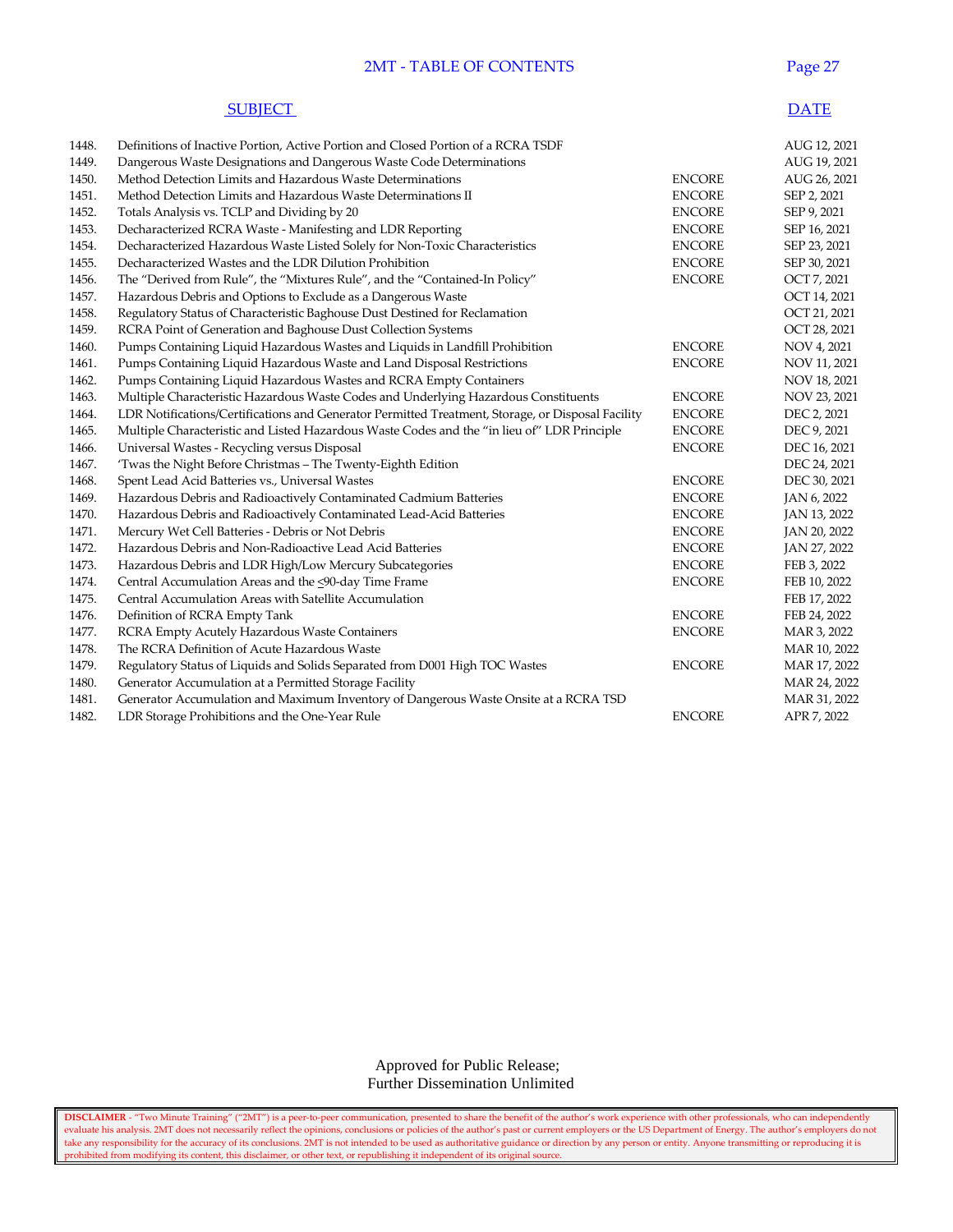### **TWO MINUTE TRAINING**

## **TO:** *CENTRAL PLATEAU CLEANUP COMPANY*

**FROM:** *PAUL W. MARTIN, RCRA Subject Matter Expert CPCCo Environmental Protection, Hanford, WA*

### **SUBJECT:** *LDR STORAGE PROHIBITIONS AND THE ONE-YEAR RULE*

# **DATE:** *APRIL 7, 2022*

| <b>CPCCo Projects</b>   | <b>CPCCo Functionals</b> | <b>HMIS</b>         | <b>Hanford</b>           | <b>Other Hanford</b> | <b>Other Hanford</b> |
|-------------------------|--------------------------|---------------------|--------------------------|----------------------|----------------------|
|                         |                          |                     | <b>Laboratories</b>      | <b>Contractors</b>   | <b>Contractors</b>   |
| <b>Tania Bates</b>      | <b>Jeff Bramson</b>      | Morgan Baker        |                          |                      |                      |
| Theresa Boles           | <b>Bob Bullock</b>       | <b>Brett Barnes</b> | Dean Baker               | <b>Bill Bachmann</b> | Dan Saueressig       |
| <b>Justin Bolles</b>    | Frank Carleo             | Mike Demiter        | Linda Conlin             | <b>Scott Baker</b>   | Lana Strickling      |
| <b>James Brack</b>      | <b>Bob Cathel</b>        | Kip George          | Garrett Knutson          | Michael Carlson      | Joelle Moss          |
| Rene Catlow             | Danielle Collins         | Jerry Cammann       | Eric Van Mason           | Paul Crane           | Greg Varljen         |
| Peter Ceton             | <b>Stacy Cutter</b>      | Kelly Elsethagen    |                          | Tina Crane           | Robin Varljen        |
| Richard Clinton         | <b>Jeanne Elkins</b>     | Garin Erickson      | <b>DOE RL, ORP, WIPP</b> | Ron Del Mar          | Julie Waddoups       |
| Patty Drago             | <b>Ionathan Fullmer</b>  | Katie Hall          |                          | <b>John Dorian</b>   | Jay Warwick          |
| Paul Fernandez          | Randal Fox               | Dashia Huff         | Duane Carter             | Mark Ellefson        | Ted Wooley           |
| Ryan Fisher             | <b>Bailey Hardy</b>      | Mark Kamberg        | Ingrid Colton            | Darrin Faulk         |                      |
| <b>Andrew Getz</b>      | <b>Steve Heninger</b>    | Jon McKibben        | Tony McKarns             | James Hamilton       |                      |
| Cory Grabeel            | John Hultman             | Saul Martinez       | Allison Wright           | Leah Hare            |                      |
| Lawanda Grow            | Julie Johanson           | Matt Mills          |                          | Andy Hobbs           |                      |
| Char Hall               | Mitch Marrott            | Carly Nelson        |                          | Stephanie Johansen   |                      |
| Stuart Hildreth         | Morgan Matson            | Eric Pennala        |                          | Ryan Johnson         |                      |
| Sarah Horn              | Stewart McMahand         | Jon Perry           |                          | Megan Lerchen        |                      |
| Aprill Jivelekas        | Carlie Michaelis         | Dave Richards       |                          | Mike Lowery          |                      |
| Sasa Kosjerina          | <b>Brian Mitcheltree</b> | Christina Robison   |                          | Michael Madison      |                      |
| William Krueger         | Anthony Nagel            | Christian Seavoy    |                          | Terri Mars           |                      |
| Richard Lipinski        | Chris Plager             | David Shaw          |                          | Cary Martin          |                      |
| <b>Stuart Mortensen</b> | Linda Petersen           | John Skoglie        |                          | <b>Steve Metzger</b> |                      |
| <b>Edward Myers</b>     | <b>Brent Porter</b>      | Greg Sullivan       |                          | Tony Miskho          |                      |
| <b>Trey Reppe</b>       | Sean Sexton              |                     |                          | Tom Moon             |                      |
| Melissa Sahm-dame       | Dave Shea                |                     |                          | Chuck Mulkey         |                      |
| Seth Slater             | Deborah Singleton        |                     |                          | Michelle Oates       |                      |
| Phil Sheely             | Dale Snyder              |                     |                          | <b>Kirk Peterson</b> |                      |
| <b>Jeff Westcott</b>    | Dave St. John            |                     |                          |                      |                      |
| Richard Willson         | Kat Thompson             |                     |                          |                      |                      |
| Nick Wood               | Daniel Turlington        |                     |                          |                      |                      |
| Jon Wright              | <b>Britt Wilkins</b>     |                     |                          |                      |                      |
|                         | <b>Jennifer Williams</b> |                     |                          |                      |                      |
|                         |                          |                     |                          |                      |                      |
|                         |                          |                     |                          |                      |                      |

 Approved for Public Release; Further Dissemination Unlimited

**DISCLAIMER** - "Two Minute Training" ("2MT") is a peer-to-peer communication, presented to share the benefit of the author's work experience with other professionals, who can independently evaluate his analysis. 2MT does not necessarily reflect the opinions, conclusions or policies of the author's past or current employers or the US Department of Energy. The author's employers do not take any responsibility for the accuracy of its conclusions. 2MT is not intended to be used as authoritative guidance or direction by any person or entity. Anyone transmitting or reproducing it is prohibited from modifying its content, this disclaimer, or other text, or republishing it independent of its original source.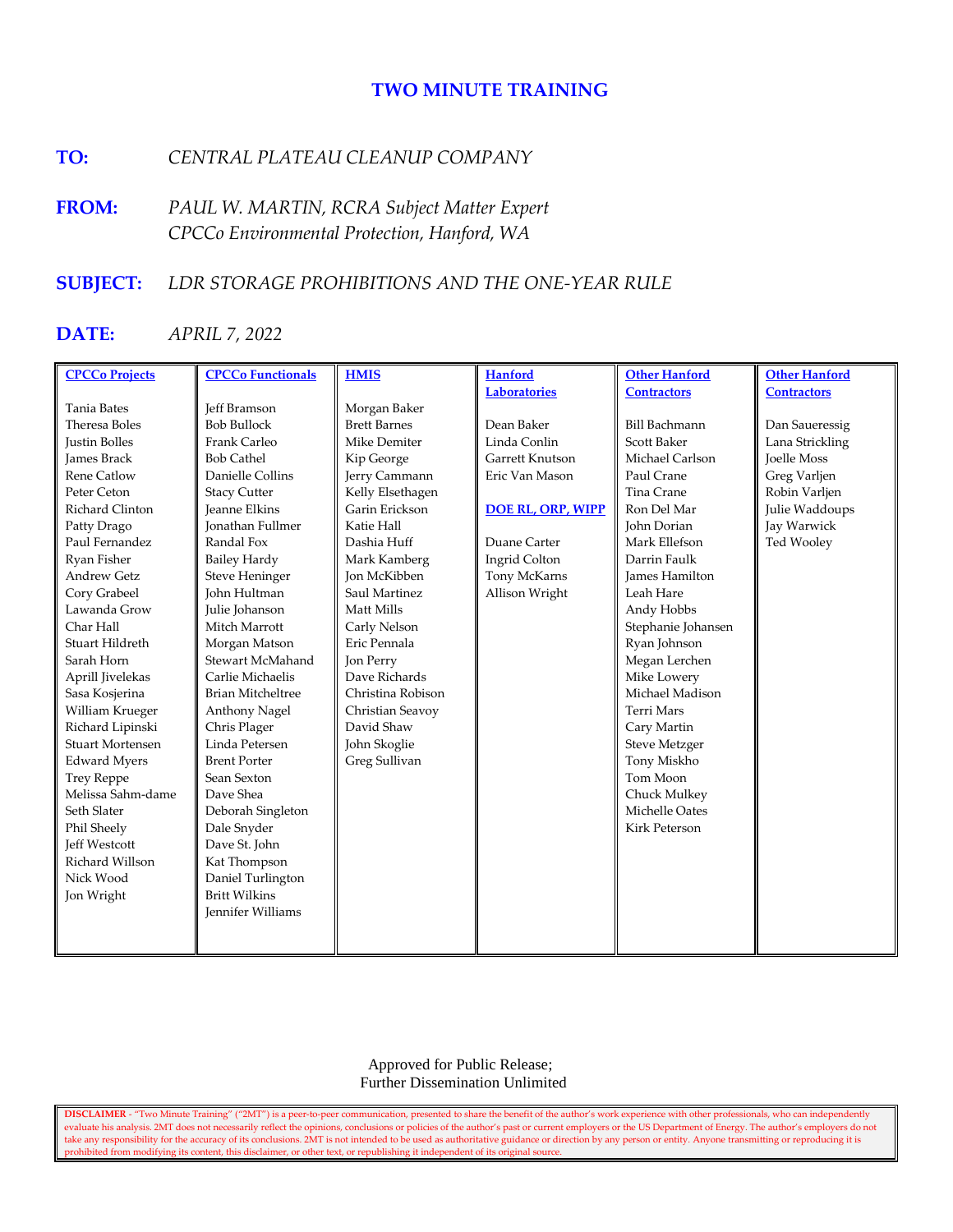#### **TWO MINUTE TRAINING**

#### **SUBJECT:** LDR Storage Prohibitions and the One-Year Rule

**Q:** A customer has a container of land disposal restricted (LDR) waste that has been in permitted storage for one year and a day. Has a noncompliance occurred with the prohibition on storage of LDR waste?

#### **A:** It depends.

Pe[r 40 CFR 268.50\(](https://www.govinfo.gov/content/pkg/CFR-2021-title40-vol29/xml/CFR-2021-title40-vol29-sec268-50.xml)a), any storage of LDR hazardous wastes is prohibited unless certain conditions are being met. Those conditions being that storage in tanks, containers, or containment buildings is solely for accumulating such quantities of hazardous wastes as necessary to facilitate proper recovery, treatment, or disposal; and each tank or container is marked with its contents and the date each period of accumulation began. If these conditions are met, the customer can store LDR wastes for up to one year unless EPA or the authorized State can demonstrate that the storage is not for purposes of accumulating such quantities of hazardous waste for proper recovery, treatment or disposal. In other words, from day one of storage and up to one year, EPA or the State has the burden of proving that the LDR storage is noncompliant. After one year of storage, the burden of proof shifts to the customer that the LDR storage continues to be compliant, i.e., hazardous wastes are being accumulated to allow for proper recovery, treatment or disposal.

The fact that our customer has stored LDR wastes for over one year does not in itself indicate noncompliance with the LDR storage prohibition. If the customer's accumulation did not meet the conditions described above, noncompliance would have occurred on day one of storage. However, EPA or the State - from day one and up to one year - would bear the burden of proving noncompliance with the LDR prohibition on storage. If the customer's accumulation meets the conditions described above, the customer can then store beyond the one-year time frame, however, the customer now has the burden of proving compliance with the LDR prohibition on storage.

Also note that if the customer exceeds the one-year time frame, there is no requirement to notify EPA or the State. This was clarified in a February 1987 EPA memo [\(RO 12851\)](https://rcrapublic.epa.gov/rcraonline/results.xhtml?search=12851), which stated:

*"The owner/operator does not have to notify the agency of storage for more than one year. The burden of proof only applies in the event of an EPA inspection or for enforcement purposes."* 

A December 1986 EPA memo [\(RO 12794\)](https://rcrapublic.epa.gov/rcraonline/results.xhtml?search=12794) is also consistent with the February 1987 memo.

#### **SUMMARY:**

- $\mathcal{L}$ Storage of LDR wastes is prohibited unless certain conditions are being met.
- **For storage up to one year, the burden of proving noncompliance lies with EPA or the State.**
- **I** For storage greater than one year, the burden of proving compliance lies with the TSD owner/operator.
- If LDR storage exceeds one year, notification to EPA or the State is not required.

40 CFR 268.50, the February 1987, and the December 1986 EPA memos are attached to the e-mail. If you have any questions, please contact me at [Paul\\_W\\_Martin@rl.gov](mailto:Paul_W_Martin@rl.gov?subject=Two%20Minute%20Training%20Question) or at (509) 376-6620.

| <b>FROM:</b> | Paul W. Martin                                                                    | DATE: | 4/7/2022 | FILE: $2MT \ 2022 \ 040722.rtf$                                                                                                                                                                                          | PG: |
|--------------|-----------------------------------------------------------------------------------|-------|----------|--------------------------------------------------------------------------------------------------------------------------------------------------------------------------------------------------------------------------|-----|
|              |                                                                                   |       |          |                                                                                                                                                                                                                          |     |
|              |                                                                                   |       |          | <b>DISCLAIMER</b> - "Two Minute Training" ("2MT") is a peer-to-peer communication, presented to share the benefit of the author's work experience with other professionals, who can independently evaluate his           |     |
|              |                                                                                   |       |          | analysis. 2MT does not necessarily reflect the opinions, conclusions or policies of the author's past or current employers or the US Department of Energy. The author's employers do not take any responsibility for the |     |
|              |                                                                                   |       |          | accuracy of its conclusions. 2MT is not intended to be used as authoritative guidance or direction by any person or entity. Anyone transmitting or reproducing it is prohibited from modifying its content, this         |     |
|              | disclaimer, or other text, or republishing it independent of its original source. |       |          |                                                                                                                                                                                                                          |     |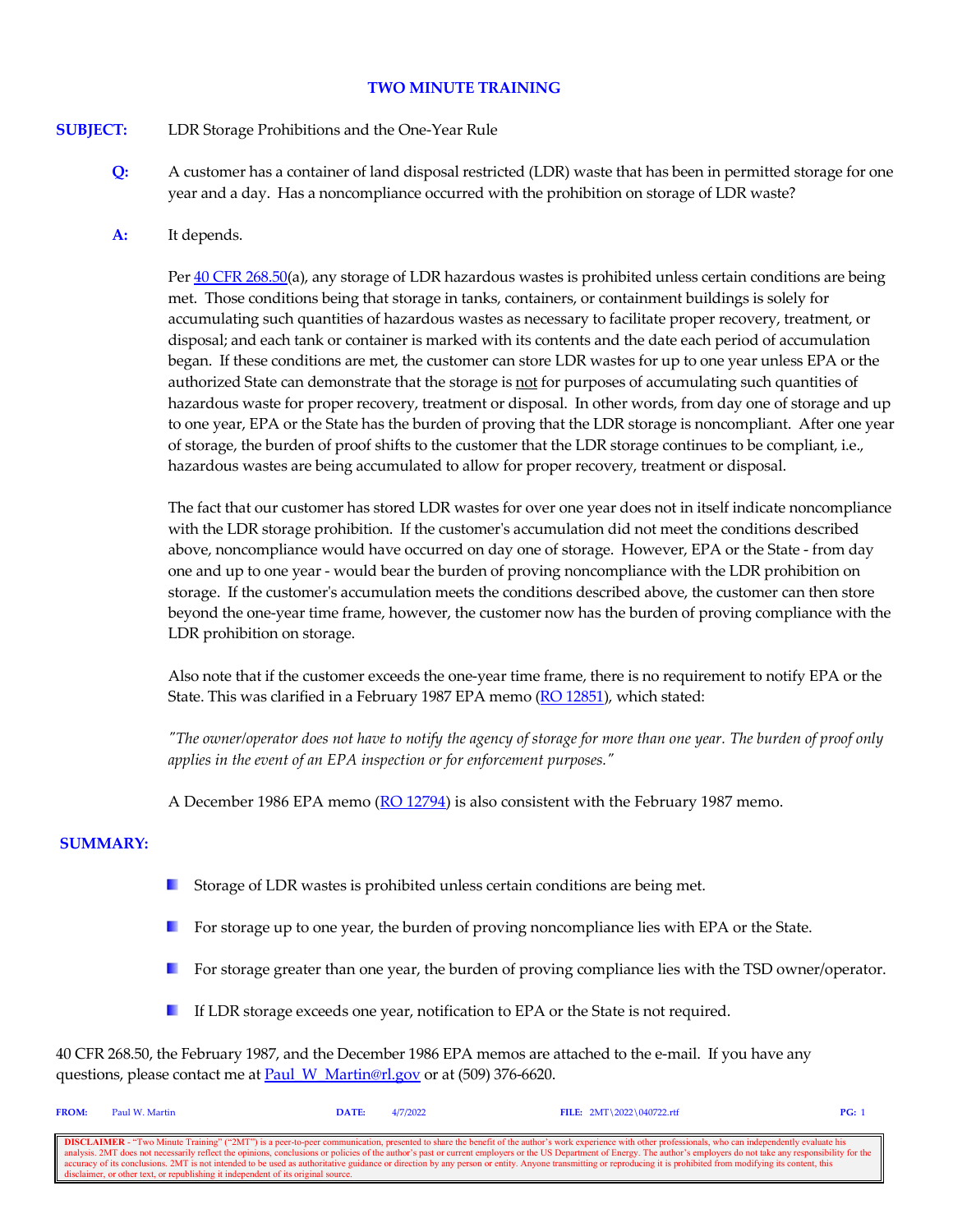### **TWO MINUTE TRAINING - ATTACHMENT**

#### **SUBJECT:** LDR Storage Prohibitions and the One-Year Rule

#### **40 CFR 268.50 Prohibitions on storage of restricted wastes**

(a) Except as provided in this section, the storage of hazardous wastes restricted from land disposal under subpart C of this part of RCRA section 3004 is prohibited, unless the following conditions are met:

(1) A generator stores such wastes in tanks, containers, or containment buildings on-site solely for the purpose of the accumulation of such quantities of hazardous waste as necessary to facilitate proper recovery, treatment, or disposal and the generator complies with the requirements in §§262.16 and 262.17 and parts 264 and 265 of this chapter.

(2) An owner/operator of a hazardous waste treatment, storage, or disposal facility stores such wastes in tanks, containers, or containment buildings solely for the purpose of the accumulation of such quantities of hazardous waste as necessary to facilitate proper recovery, treatment, or disposal and:

(i) Each container is clearly marked to identify its contents and with:

(A) The words "Hazardous Waste";

(B) The applicable EPA hazardous waste number(s) (EPA hazardous waste codes) in subparts C and D of part 261 of this chapter; or use a nationally recognized electronic system, such as bar coding, to identify the EPA hazardous waste number(s);

(C) An indication of the hazards of the contents (examples include, but are not limited to, the applicable hazardous waste characteristic(s) (*i.e.,* ignitable, corrosive, reactive, toxic); hazard communication consistent with the Department of Transportation requirements at 49 CFR part 172 subpart E (labeling) or subpart F (placarding); a hazard statement or pictogram consistent with the Occupational Safety and Health Administration Hazard Communication Standard at 29 CFR 1910.1200; or a chemical hazard label consistent with the National Fire Protection Association code 704); and

(D) The date each period of accumulation begins.

(ii) Each tank is clearly marked with a description of its contents, the quantity of each hazardous waste received, and the date each period of accumulation begins, or such information for each tank is recorded and maintained in the operating record at that facility. Regardless of whether the tank itself is marked, an owner/operator must comply with the operating record requirements specified in §264.73 or §265.73.

*(Paragraphs (3) – (5) are skipped due to inapplicability to this 2MT and to save space. PWMartin comment)*

(b) An owner/operator of a treatment, storage or disposal facility may store such wastes for up to one year unless the Agency can demonstrate that such storage was not solely for the purpose of accumulation of such quantities of hazardous waste as are necessary to facilitate proper recovery, treatment, or disposal.

(c) An owner/operator of a treatment, storage or disposal facility may store such wastes beyond one year; however, the owner/operator bears the burden of proving that such storage was solely for the purpose of accumulation of such quantities of hazardous waste as are necessary to facilitate proper recovery, treatment, or disposal.

| <b>FROM:</b> | Paul W. Martin                                                                    | <b>DATE:</b> | 4/7/2022 | FILE: $2MT \ 2022 \ 040722.rtf$                                                                                                                                                                                                                                                                                                                                                                                                                                                                                                                                                                                                                                | PG: 2 |
|--------------|-----------------------------------------------------------------------------------|--------------|----------|----------------------------------------------------------------------------------------------------------------------------------------------------------------------------------------------------------------------------------------------------------------------------------------------------------------------------------------------------------------------------------------------------------------------------------------------------------------------------------------------------------------------------------------------------------------------------------------------------------------------------------------------------------------|-------|
|              | disclaimer, or other text, or republishing it independent of its original source. |              |          | <b>DISCLAIMER</b> - "Two Minute Training" ("2MT") is a peer-to-peer communication, presented to share the benefit of the author's work experience with other professionals, who can independently evaluate his<br>analysis. 2MT does not necessarily reflect the opinions, conclusions or policies of the author's past or current employers or the US Department of Energy. The author's employers do not take any responsibility for the<br>cecuracy of its conclusions. 2MT is not intended to be used as authoritative guidance or direction by any person or entity. Anyone transmitting or reproducing it is prohibited from modifying its content, this |       |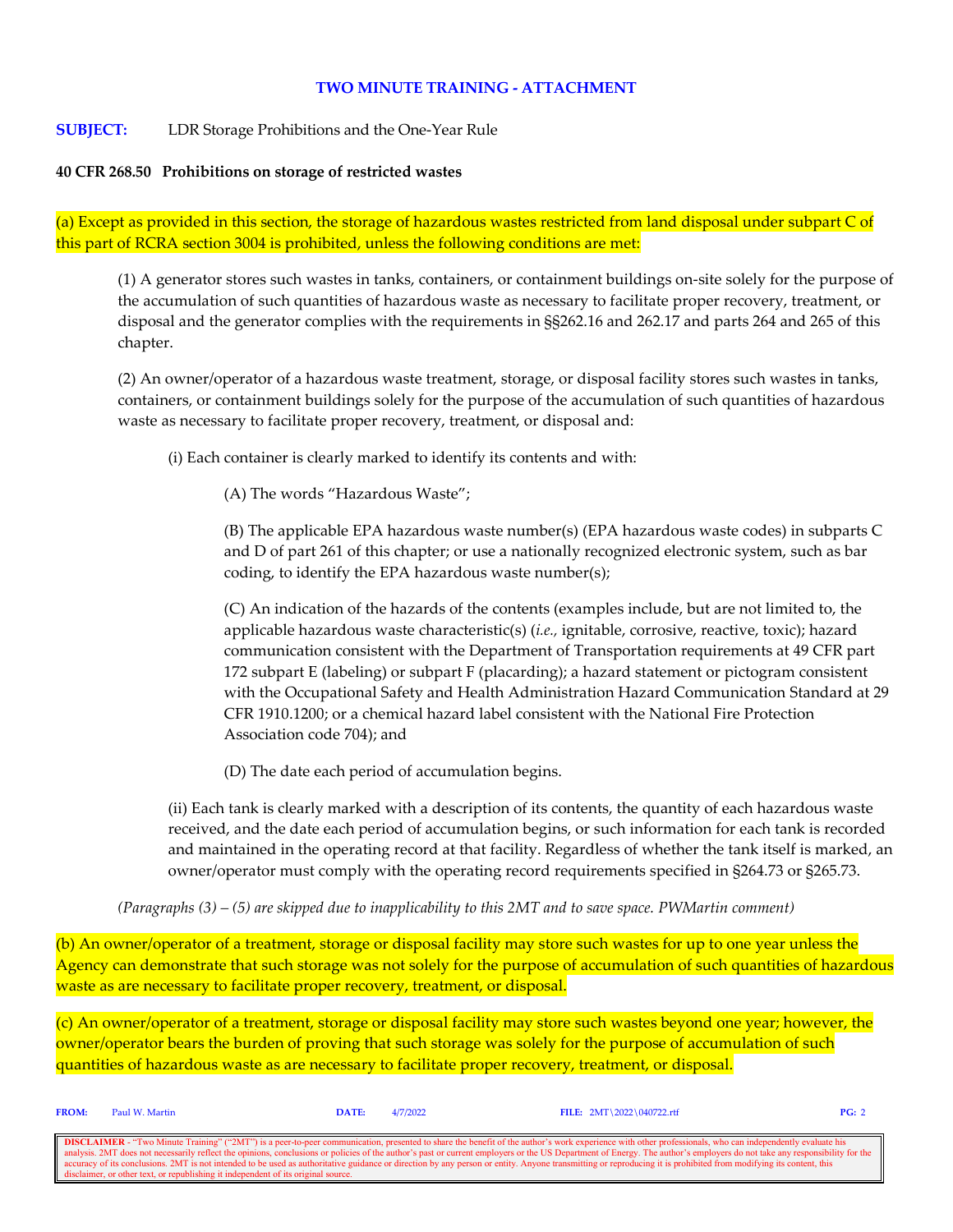### **TWO MINUTE TRAINING -ATTACHMENT**

**SUBJECT:** LDR Storage Prohibitions and the One-Year Rule

Faxback 12851

9551.1987(05)

RCRA/SUPERFUND HOTLINE MONTHLY SUMMARY

FEBRUARY 87

4. Land Disposal Restrictions

The November 7, 1986, Federal Register (51 FR 40572), land disposal restrictions final rule, states that the storage of hazardous waste which is restricted from land disposal is prohibited unless conditions are met under §268.50.

A generator has interim status to store waste on-site. The generator wants to store his waste for up to one year to accumulate the waste as necessary to facilitate proper recovery, treatment and disposal in accordance with §268.50(b) (51 FR 40572). When does the one year begin?

Storage of restricted wastes by permitted or interim status facilities is allowed solely for the purpose of accumulating sufficient quantities to facilitate proper treatment, recovery or disposal. The one-year period acts as a bench-mark to determine which party (EPA or the storage facility) bears the burden of proof to demonstrate that storage is for the allowable reasons. For storage of one year or less, the burden is on EPA to demonstrate non-compliance. For storage more than one-year, the burden is on the facility owner or operator to demonstrate that such storage time is necessary. The owner/operator does not have to notify the agency of storage for more than one year. The burden of proof only applies in the event of an EPA inspection or for enforcement purposes.

For a generator with interim status or a permit to store hazardous wastes, the one year begins on the date the waste is first placed in the tank or container. If the generator accumulated the waste prior to the effective date of the land disposal restrictions final rule (51 FR 40572), the waste is not subject to the rule. Therefore, the generator can store his waste indefinitely since he has interim status to store a hazardous waste.

The November 7, 1986, land disposal restriction final rule (51 FR 40572) allows generators to gain interim status if compliance with the land disposal restrictions requires storage for more than 90 days.

Source: Mitch Kidwell (202) 382-4805

Research: Carla Rellergert (202) 382-3112

**FROM:** Paul W. Martin **DATE:** 4/7/2022 **FILE:** 2MT\2022\040722.rtf **PG:** 3

**DISCLAIMER** - "Two Minute Training" ("2MT") is a peer-to-peer communication, presented to share the benefit of the author's work experience with other professionals, who can independently evaluate his analysis. 2MT does n onclusions or policies of the author's past or current employers or the US Department of Energy. The author's employers do not take any resp accuracy of its conclusions. 2MT is not intended to be used as authoritative guidance or direction by any person or entity. Anyone transmitting or reproducing it is prohibited from modifying its content, this disclaimer, o